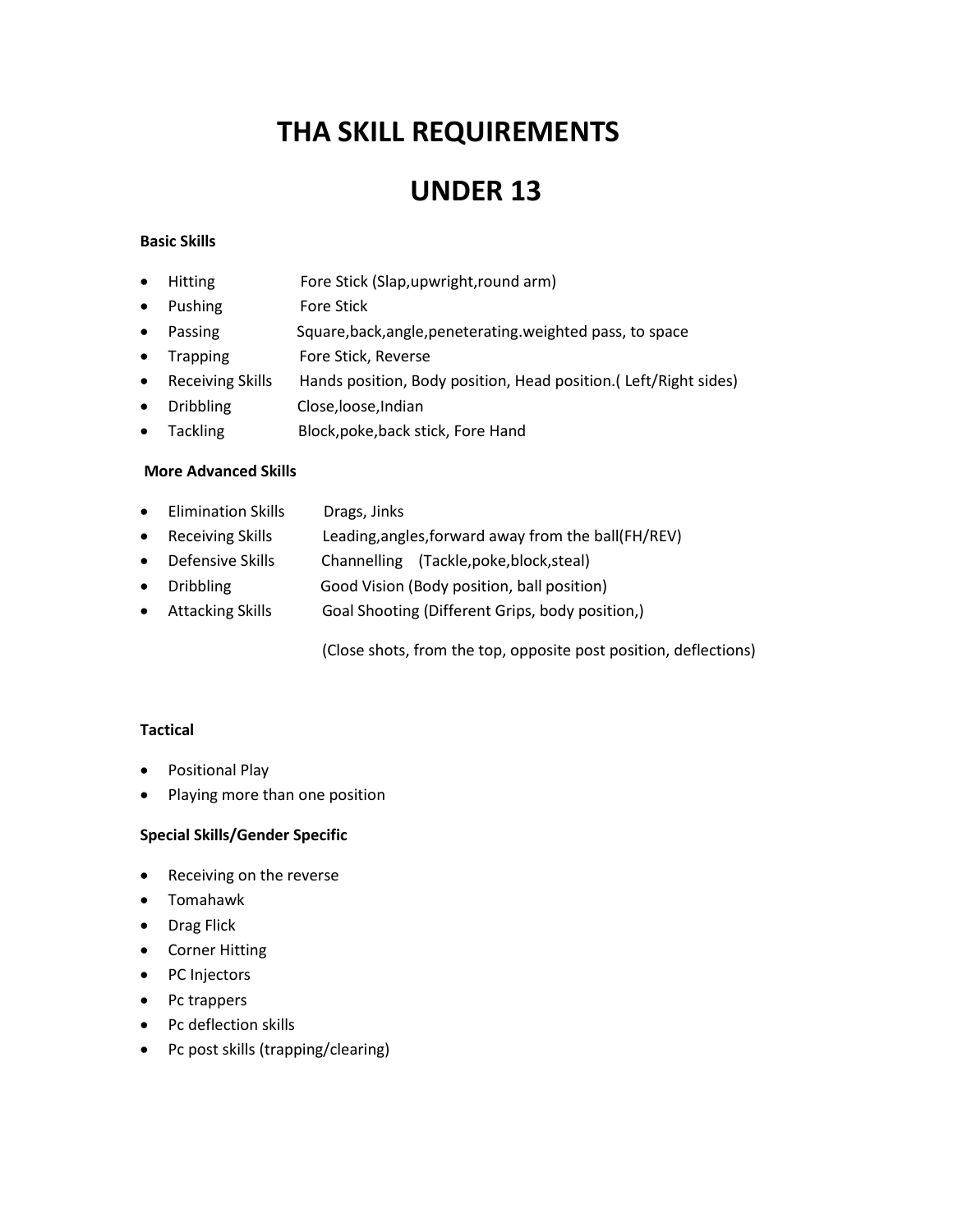## **GOAL KEEPING**

#### **Equipment**

Must use all protective equipment

#### **Positioning**

- **•** Basic Stance, set position, balance
- Goal Awareness,arc,angles
- Body Position angle in relation to shot being taken

#### **Skills**

- Single Leg Block
- Double Leg Block
- Instep Saves, both feet
- Clearances (Stick, Toe kick, Instep both feet,Aerial,hands both sides)
- Closing down a player

#### **Specialist**

- PC Drop,
- Defending Strokes (Cues to look for)
- Defending 1v1 situations
- Defending Drag Flicks (Cues to look for)
- Communication (By tone of voice) (Non urgent to Urgent to Danger)

#### **Tactical**

- Understanding PC defensive structures ( 1-3,2v2)
- Players positions and responsibilities with in that structure
- Understanding the team playing structure
- Understanding defensive players roles